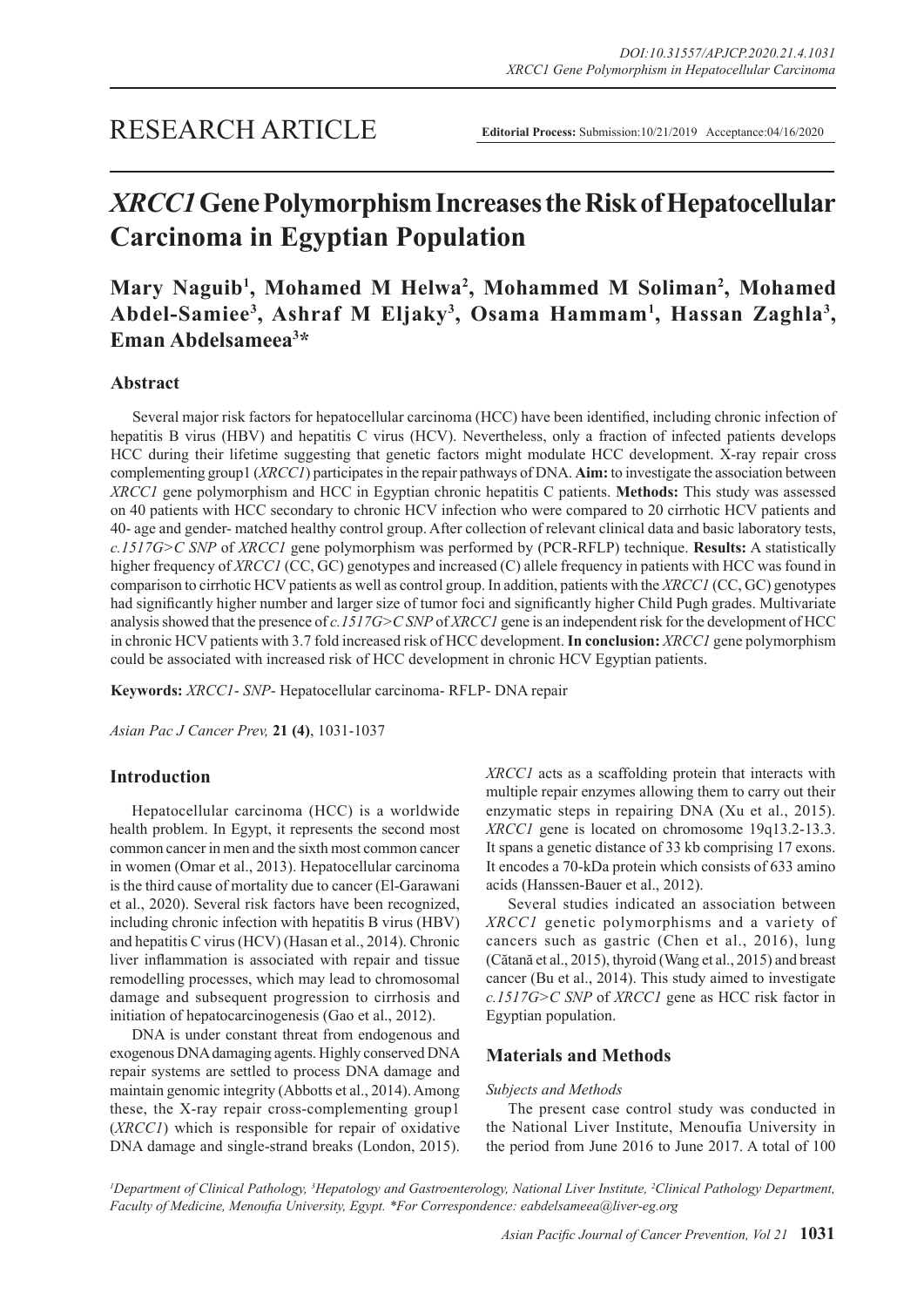#### *Mary Naguib et al*

subjects; 40 patients with HCC secondary to chronic HCV infection, 20 post hepatitis C cirrhotic patients - with no radiological evidence of HCC- and 40- age and gender- matched healthy control group were enrolled in the study.

The diagnosis of HCC was based on history taking, clinical examination, radiological examination including abdominal ultrasound and tri-phasic computed tomography (CT) of abdomen and laboratory investigations including hepatitis C and B markers and alpha-fetoprotein (AFP) level.

Patients with causes of liver cirrhosis and HCC other than chronic HCV infection were excluded like patients presented with chronic HBV infection, metabolic liver diseases, autoimmune liver diseases, fatty liver disease and alcoholic liver diseases.

The study protocol was approved by the local ethics committee of the Menoufia University. Informed consents were taken from both the patients and control group subjects before the beginning of the study.

#### *Routine laboratory investigations*

After collection of relevant clinical data, basic laboratory tests were performed including complete blood counts (Sysmex XT-1800i Automated Hematology Analyzer, Sysmex Corporation, Kobe 651-0073, Japan), liver function tests (cobas- 6000 auto analyser, Roche diagnostics- GmbH, D-68305 Mannheim, Germany), prothrombin concentration and international normalized ratio (INR) (BFT II Analyzer, Dade Behring Marburg GmbH, D-35041 Marburg, Germany), hepatitis serology (HBsAg and HCV Ab) and serum α-fetoprotein level (cobas e411 immunoassay analyser, Roche diagnostics- GmbH, D-68305 Mannheim, Germany).

#### *DNA extraction and genotyping*

Venous blood sample was drawn from each subject and genomic DNA was extracted using Zymo Quick-gDNA™ MiniPrep DNA Purification Kit (Zymo Research, CA, USA).

*XRCC1 c.1517G>C* polymorphism was detected using polymerase chain reaction-restriction fragment length polymorphism (PCR-RFLP) method as previously described (Bi et al., 2013). The 247 base pair (bp) fragment was amplified using the amplification mix in a total volume of 25μl which consisted of 1 μL of each of primers; forward primer: 5'-CAAGTCCCAGCTGAGAACTGAG-3' and reverse primer: 5'- GCTGCTCTGCATGCTCACTC -3', 12.5 μl of MyTaq<sup>TM</sup> Red Mix master mix  $(2X)$  (Bioline, MA, USA), 5.5 μl of nuclease-free water and 5 μl of extracted genomic DNA.

The PCR amplification was performed on pre-programmed thermal cycler (Perkin Elmer Gene Amp PCR System 2400 Thermal Cycler version 2.11, USA) under the following conditions: an initial denaturation step at 94°C for 5 min, followed by 35 cycles, 94°C for 35 seconds, annealing at 59°C for 35 seconds and 72°C for 35 seconds. Then final extension at 72°C for 5 min was carried out.

As a negative control, PCR mix without DNA sample was used to ensure contamination free PCR product. Confirmation of successful PCR amplification was done using 2% agarose gel electrophoresis. Then 10 μl of amplified DNA were digested at 37°C in a heat block for 5-15 min in a reaction mixture containing 1 μl HaeIII enzyme (New England Biolabs, MA, USA).

After digestion, fragments were separated on 2% agarose gel. HaeIII digests amplified DNA at the C allele, and yields two fragments; 168 bp and 79 bp. Accordingly, samples yielding 168 and 79 bp fragments were recorded as homozygous CC genotype, those yielding a single 247 bp fragment were recorded as homozygous GG genotype, while those yielding 247, 168 and 79 bp fragments were recorded as heterozygous GC genotype (Figure 1).

#### *Statistical analysis*

Results were collected, tabulated and statistically analysed by statistical package SPSS version 20 (Armonk, NK; IBM corporation). Data was expressed into two phases: Descriptive (number, percentage, mean and standard deviation) and analytical study (Chi-square test, Mann Whitney test, Kruskal–Wallis test, ANOVA test followed by Post Hoc Test (Dunn's multiple comparisons test), and Fisher's Exact test, Odds ratio (OR) and confidence interval  $(CI)$  test) were used. p value  $> 0.05$  was considered statistically non-significant and p value < 0.05 was considered statistically significant.

#### **Results**

*Demographic and laboratory data of the studied groups*

There was no significant difference among the three studied groups in terms of age and gender distribution (Table 1). However, as shown in Table 2, statistically significant difference between HCC group and control group was detected regarding platelet count, liver tests and AFP. On the other hand, comparing HCC group to cirrhotic group showed significantly higher aspartate aminotransferase (AST) and serum AFP levels and



Figure 1. A Representative Agarose Gel Picture Showing PCR-RFLP Analysis of XRCC1 (c.1517G>C) Polymorphism of Studied Subjects after Digestion by HaeIII Restriction Enzyme. Lane 1 50-bp DNA ladder, lane 6, 7, 8 and 9 G/C heterozygous (247, 168 and 79 bp bands), lane 2, 3, 4 and 10 C/C homozygous (168 and 79 bp bands) and lane 5 G/G homozygous (247 bp).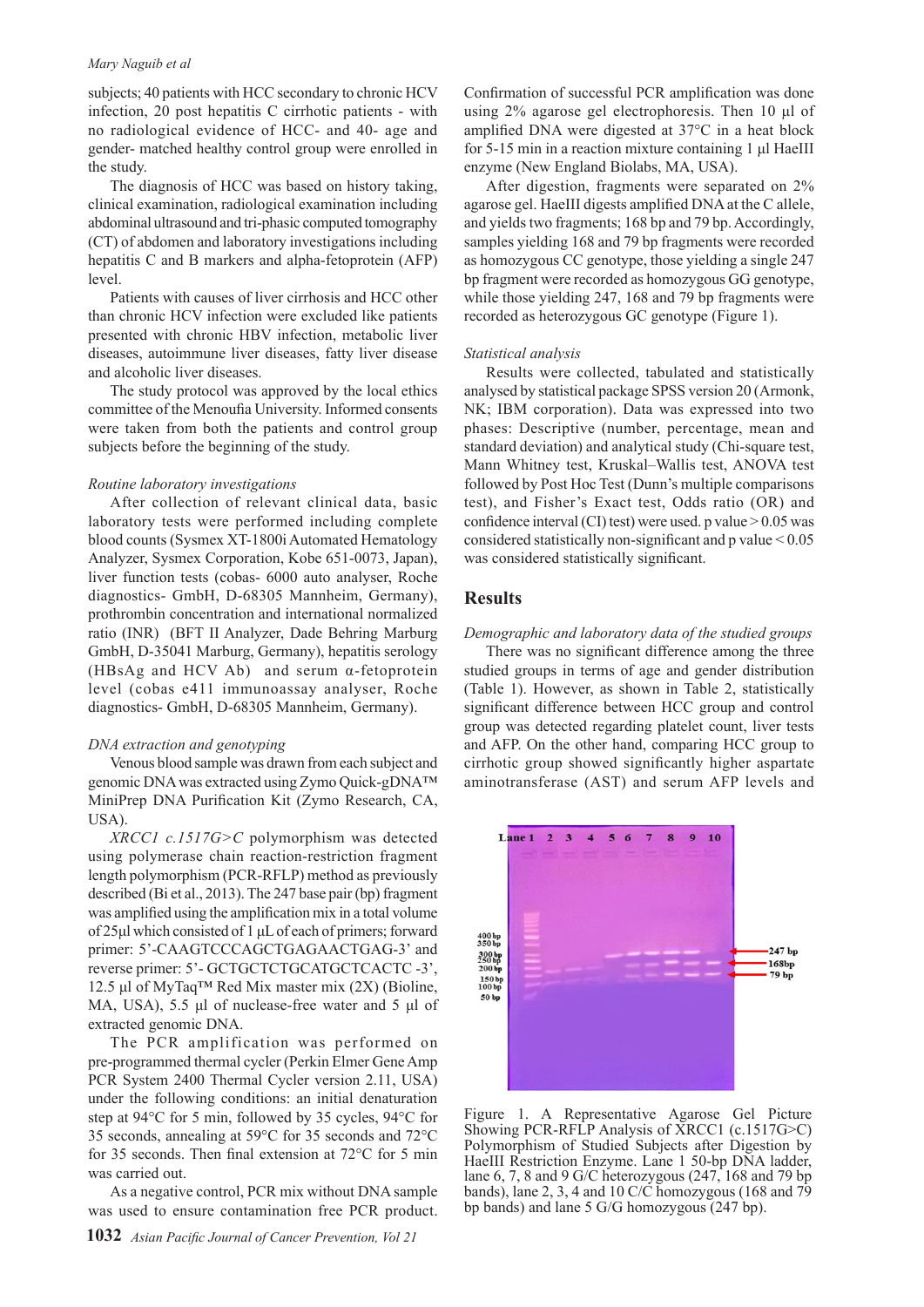|               | Group I (cirrhosis) $(n = 20)$ |      |                  |      | Group II (HCC) $(n = 40)$ Group III (Control) $(n = 40)$ |               | Test of<br>significance | P     |
|---------------|--------------------------------|------|------------------|------|----------------------------------------------------------|---------------|-------------------------|-------|
|               | No.                            | $\%$ | No.              | $\%$ | N <sub>0</sub>                                           | $\frac{0}{0}$ |                         |       |
| Gender        |                                |      |                  |      |                                                          |               |                         |       |
| Male          | 16                             | 80.0 | 36               | 90.0 | 28                                                       | 70.0          | $c2 = 5.00$             | 0.082 |
| Female        | 4                              | 20.0 | 4                | 10.0 | 12                                                       | 30.0          |                         |       |
| Age (years)   |                                |      |                  |      |                                                          |               |                         |       |
| Range         | $41.0 - 62.0$                  |      | $42.0 - 63.0$    |      | $41.0 - 59.0$                                            |               | $F = 2.58$              | 0.081 |
| $SD \pm Mean$ | $51.25 \pm 5.32$               |      | $52.75 \pm 4.79$ |      | $50.48 \pm 3.76$                                         |               |                         |       |
| Median        | 50.50                          |      | 52.50            |      | 51.00                                                    |               |                         |       |

Table 1. Demographic Characteristics of the Studied Groups

 $\chi^2$ ; p,  $\chi^2$  and p values for Chi square test for comparing between the three studied groups; F; p, F and p values for ANOVA test



Figure 2. Comparison between the Different Studied Groups as Regard to XRCC1 (c.1517G>C) Genotype Distribution

significantly lower albumin levels with no statistical difference regarding platelet count, international normalized ratio (INR), alanine aminotransferase (ALT), total bilirubin, direct bilirubin and alkaline phosphatase.

#### *XRCC1 genotype distribution and allele frequency among studied groups*

Studying the frequency of different genotypes and alleles of *XRCC1 (c.1517G> C)* polymorphism among different studied groups are shown in Figures 2, 3 and Table 3. Control group showed significantly higher percentage of GG genotype versus

HCC group (60% vs. 17.5%, p value  $< 0.001$ ) with significantly lower percent of C allele (27.5%) versus HCC group (70%, p< 0.001).

HCC patients had significantly higher incidence of CC and GC genotypes (82.5%) when compared to healthy controls  $(40\%, p < 0.001)$  and cirrhotic patients (55%,  $p = 0.023$ ) with increased C allele frequency in patients with HCC in comparison to healthy controls as well as cirrhotic patients group ( $p \le 0.001$  and p=0.001 respectively).



Figure 3. Comparison between the Different Studied Groups as Regard to Allele XRCC1 (c.1517G>C) Frequency Distribution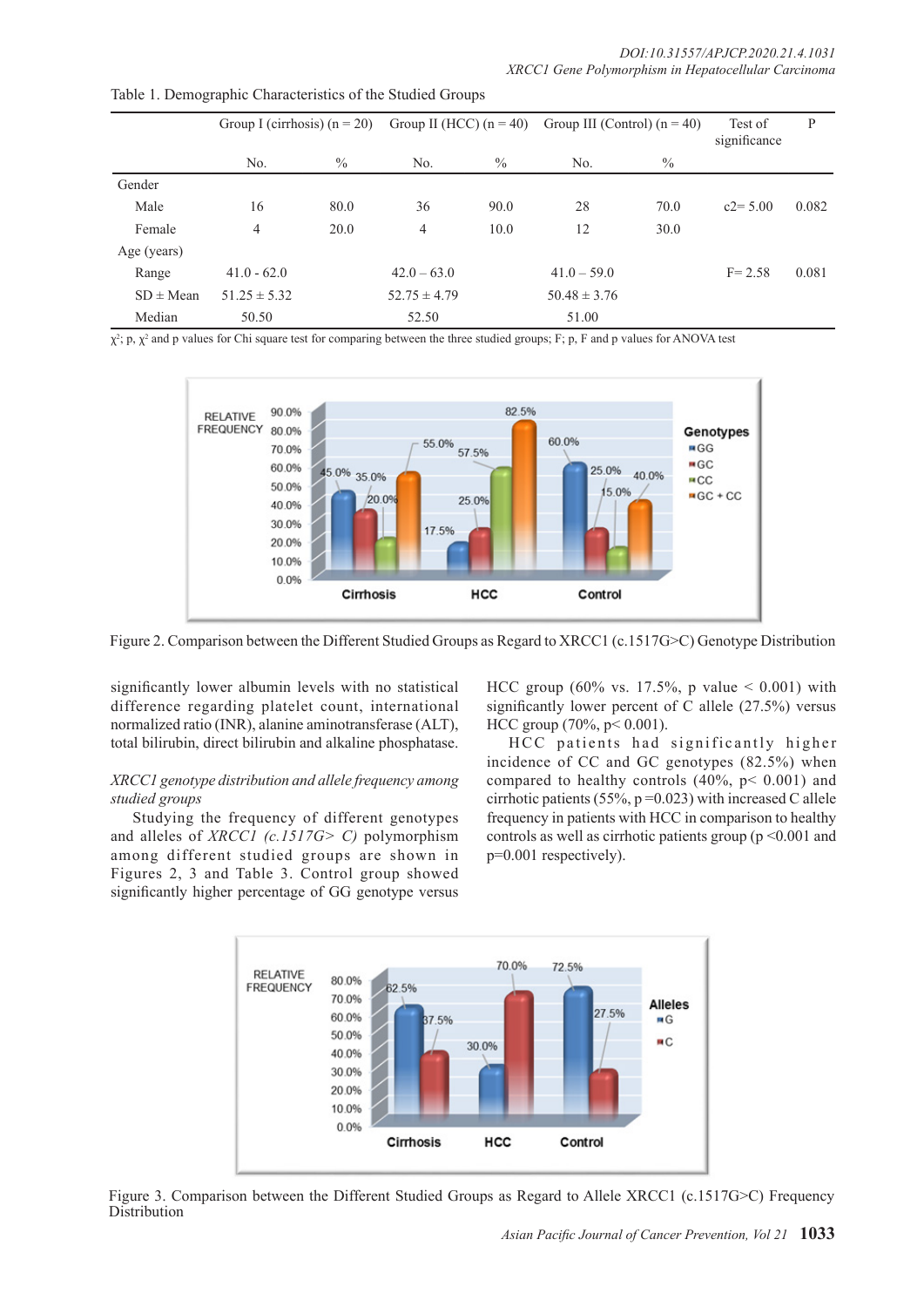#### *Mary Naguib et al*

#### Table 2. Statistical Analysis of the Laboratory Results among the Studied Groups

|                                 |                     | Studied groups  |                     |                         |            |                 |
|---------------------------------|---------------------|-----------------|---------------------|-------------------------|------------|-----------------|
| Laboratory parameters           |                     |                 |                     | Test of<br>significance | P value    | Significance    |
|                                 | Group I (cirrhosis) | Group II (HCC)  | Group III (Control) |                         |            |                 |
|                                 | $(n=20)$            | $(n=40)$        | $(n=40)$            |                         |            |                 |
| Platelets $(\times 10^3/\mu l)$ |                     |                 |                     |                         |            | $p_1 = 0.517$   |
| Range                           | $88.0 - 200.0$      | $31.0 - 231.0$  | $152.0 - 340.0$     | $H = 50.344*$           | $< 0.001*$ | $p_{2}<0.001*$  |
| Median                          | 126.5               | 107.5           | 210.5               |                         |            | $p_{3}$ <0.001* |
| <b>INR</b>                      |                     |                 |                     |                         |            | $p_{1} = 0.889$ |
| Range                           | $1.12 - 2.54$       | $1.07 - 4.50$   | $1.0 - 1.11$        | $H = 69.373*$           | $< 0.001*$ | $p, < 0.001*$   |
| Median                          | 1.55                | 1.58            | 1.01                |                         |            | $p_{3}$ <0.001* |
| AST (IU/L):                     |                     |                 |                     |                         |            | $p_1 = 0.004*$  |
| Range                           | $11.0 - 120.0$      | $35.0 - 2129.0$ | $10.0 - 25.0$       | $H = 70.068*$           | $< 0.001*$ | $p, < 0.001*$   |
| Median                          | 61.0                | 109.5           | 15.0                |                         |            | $p_{3}$ <0.001* |
| ALT (IU/L):                     |                     |                 |                     |                         |            | $p_1 = 0.930$   |
| Range                           | $23.0 - 170.0$      | $11.0 - 748.0$  | $10.0 - 25.0$       | $H = 57.412*$           | $< 0.001*$ | $p_{2}<0.001*$  |
| Median                          | 45.50               | 54.50           | 16.0                |                         |            | $p_{3}$ <0.001* |
| ALP (IU/L):                     |                     |                 |                     |                         |            | $p_1 = 0.128$   |
| Range                           | $45.0 - 364.0$      | $92.0 - 728.0$  | $46.0 - 89.0$       | $H=62.466*$             | $< 0.001*$ | $p, < 0.001*$   |
| Median                          | 102.8               | 151.0           | 64.50               |                         |            | $p_{3}$ <0.001* |
| Albumin (g/dl):                 |                     |                 |                     |                         |            | $p_1 = 0.010*$  |
| Range                           | $2.10 - 3.60$       | $1.80 - 3.90$   | $3.70 - 5.0$        | $F=191.817$             | $< 0.001*$ | $p_{2}<0.001*$  |
| Median                          | 2.60                | 2.20            | 4.35                |                         |            | $p_{3}$ <0.001* |
| Total bilirubin (mg/dl):        |                     |                 |                     |                         |            | $p_1 = 0.409$   |
| Range                           | $0.40 - 23.20$      | $0.75 - 15.70$  | $0.20 - 0.80$       | $H = 62.837*$           | $< 0.001*$ | $p_2$ <0.001*   |
| Median                          | 3.83                | 3.44            | 0.53                |                         |            | $p_{3}$ <0.001* |
| Direct bilirubin (mg/dl):       |                     |                 |                     |                         |            | $p_1 = 0.614$   |
| Range                           | $0.10 - 12.60$      | $0.22 - 12.07$  | $0.07 - 0.20$       | $H = 65.883$            | $< 0.001*$ | $p_2$ <0.001*   |
| Median                          | 1.40                | 2.08            | 0.11                |                         |            | $p_{3}$ <0.001* |
| AFP (ng/mL):                    |                     |                 |                     | $H=63.660$              | $< 0.001*$ | $p_1 = 0.002**$ |
| Range                           | $1.63 - 4.0$        | $1.32 - 5882.0$ | $1.0 - 3.0$         |                         |            | $p_{2}=0.001*$  |
| Median                          | 2.85                | 52.0            | 1.60                |                         |            | $p_3$ <0.001*   |

INR, International Normalized Ratio; AST, Aspartate aminotransferase; ALT, Alanine aminotransferase; ALP, Alkaline phosphatase; AFP, alfa fetoprotein; F,p, F and p values for ANOVA test; Significance among groups was done using Post Hoc Test (LSD); H, p, H and p values for Kruskal Wallis test, Significance among groups was done using Post Hoc Test (Dunn's multiple comparisons test); \*, Statistically significant at  $p \le 0.05$ ; p<sub>1</sub>, p value for comparing between group I and group II;  $p_2$ , p value for comparing between group I and group III;  $p_3$ , p value for comparing between group II and group III

#### *XRCC1 gene polymorphism and the risk of hepatocellular carcinoma*

Univariate analysis revealed that the CC, GC genotypes were associated with 3.857 increased risk of HCC compared to GG genotype. The multivariate analysis showed that the presence of *XRCC1* (c.1517G>C) polymorphism is an independent risk for the development of HCC in chronic HCV patients with 3.742 fold increased risk of HCC development (Table 4).

In addition, patients with CC, GC genotypes had significantly higher number of tumor foci (p= 0.006), and larger size of tumor foci ( $p= 0.003$ ) and advanced Child Pugh grade ( $p= 0.035$ ) (Table 5).

In an attempt to study CC homozygous genotype as an independent factor affecting foci lesions in HCC group, we studied characteristics of focal lesions in relation to *c.1517G>C* CC homozygous genotype vs. GC

**1034** *Asian Pacific Journal of Cancer Prevention, Vol 21*

and GG. However, there was no statistical significance between 2 groups regarding number of foci or focal size lesion ( $p=1.000$ , 0.805 respectively). In addition, there was no statistical difference regarding Child Pugh classification (p=0.497).

# **Discussion**

As a complex and multi-factorial process, both genetic and environmental factors affect liver pathogenesis contributing to carcinogenesis (Parsa, 2012). Identifying those factors could guide understanding various pathways involved in hepatic carcinogenesis, this may improve screening policies for high risk patients.

DNA repair mechanisms interact to conserve genome integrity and avoid carcinogenesis. Base excision repair (BER) constitutes the primary defense against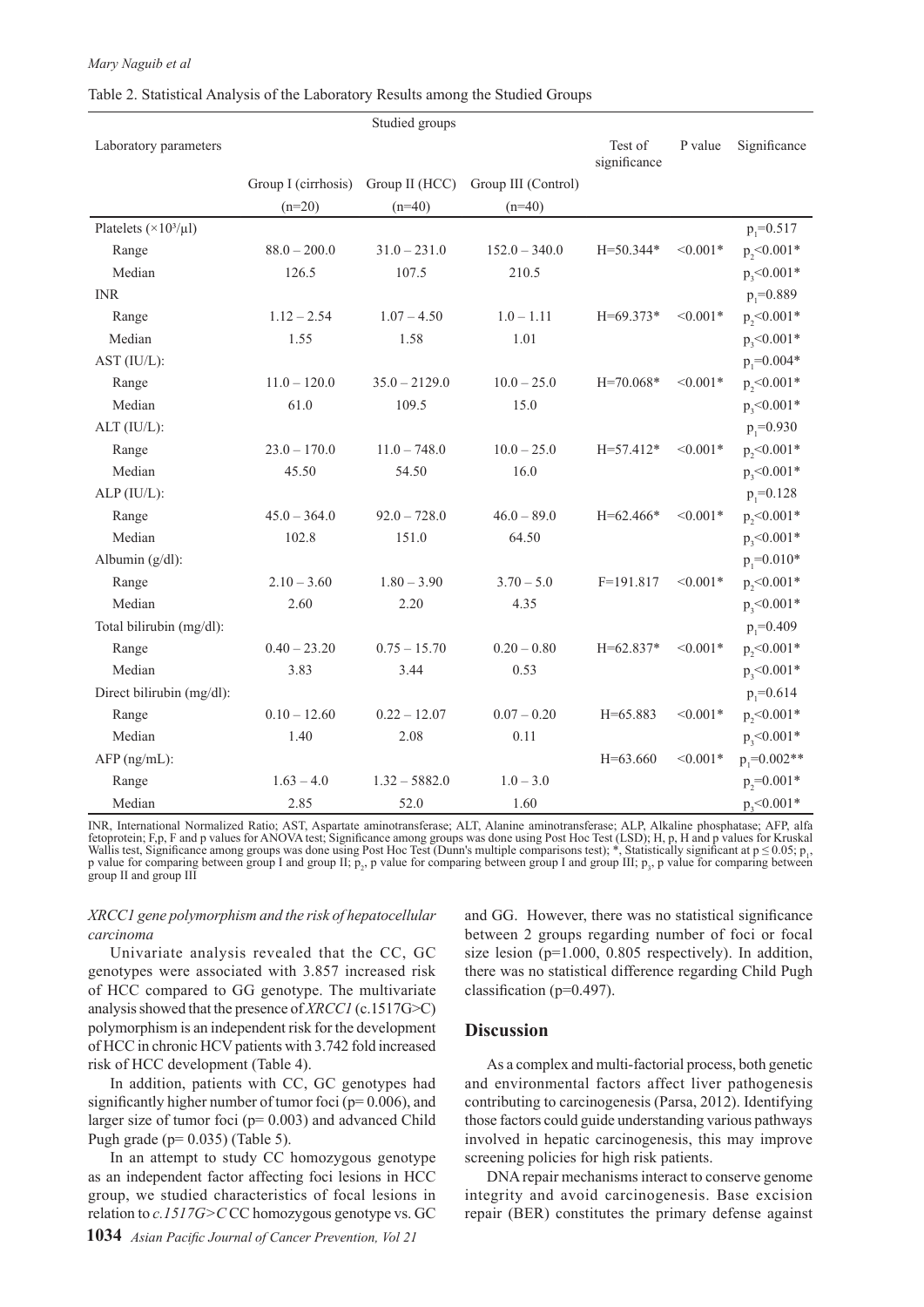|                        | Group I (cirrhosis) |      | Group II (HCC) |               | Group III (Control) |               | $\chi^2$ | p             | Significance between groups      |
|------------------------|---------------------|------|----------------|---------------|---------------------|---------------|----------|---------------|----------------------------------|
|                        | $(n = 20)$          |      | $(n = 40)$     |               | $(n = 40)$          |               |          |               |                                  |
|                        | No.                 | $\%$ | No.            | $\frac{0}{0}$ | No.                 | $\frac{0}{0}$ |          |               |                                  |
| Genotypes              |                     |      |                |               |                     |               |          |               |                                  |
| $\mathbf{G}\mathbf{G}$ | 9                   | 45.0 | 7              | 17.5          | 24                  | 60.0          | $22.01*$ | $\leq 0.001*$ | $P_1 = 0.015*$                   |
| GC                     | 7                   | 35.0 | 10             | 25.0          | 10                  | 25.0          |          |               | $P_{2}=0.493$ a                  |
| CC                     | $\overline{4}$      | 20.0 | 23             | 57.5          | 6                   | 15.0          |          |               | $P_{3}$ <0.001*                  |
| GG                     | 9                   | 45.0 | 7              | 17.5          | 24                  | 60.0          |          |               | $P = 0.023*$                     |
| $GC + CC$              | 11                  | 55.0 | 33             | 82.5          | 16                  | 40.0          | $15.31*$ | $< 0.001*$    | $P_{2}=0.271$<br>$P_{3}$ <0.001* |
| Alleles                |                     |      |                |               |                     |               |          |               | $P_1 = 0.001*$                   |
| G                      | 25                  | 62.5 | 24             | 30.0          | 58                  | 72.5          |          |               | $P_{2}=0.263$                    |
| $\mathcal{C}$          | 15                  | 37.5 | 56             | 70.0          | 22                  | 27.5          | $30.67*$ | $< 0.001*$    | $P, < 0.001*$                    |

Table 3. Distribution of XRCC1 (c.1517G>C) Genotype and Allele Frequencies among the Studied Groups

 $\chi^2$ , p,  $\chi^2$  and p values for Chi square test for comparing between the three groups; Significance among groups was done using Fisher Exact test; \*, Statistically significant at  $p \le 0.05$ ;  $p_1$ , p value for comparing between group I and group II;  $p_2$ , p value for comparing between group I and group III;  $p_3$ , p value for comparing between group II and group III

| Table 4. Univariate and Multivariate Logistic Regression Analysis for HCC Cases |  |  |
|---------------------------------------------------------------------------------|--|--|
|---------------------------------------------------------------------------------|--|--|

|                             | Univariate Analysis |           |        |        |  |  |
|-----------------------------|---------------------|-----------|--------|--------|--|--|
|                             | P value             | <b>OR</b> | 95% CI |        |  |  |
|                             |                     |           | Lower  | Upper  |  |  |
| Age (years)                 | 0.272               | 1.065     | 0.952  | 1.192  |  |  |
| Gender (male)               | 0.291               | 0.444     | 0.099  | 2.004  |  |  |
| Viral load                  | 0.096               | 1.001     | 1.000  | 1.002  |  |  |
| $XRCC1$ genotypes $(GC+CC)$ | $0.028*$            | 3.857     | 1.161  | 12.813 |  |  |
| Child Pugh Classification   | 0.084               | 3.051     | 0.862  | 10.799 |  |  |
| $(B+C)$                     |                     |           |        |        |  |  |

|                           | Multivariate Analysis |             |        |        |  |
|---------------------------|-----------------------|-------------|--------|--------|--|
|                           | P value               | Adjusted OR | 95% CI |        |  |
|                           |                       |             | Lower  | Upper  |  |
| Viral load                | 0.127                 | 1.001       | 1.000  | 1.002  |  |
| XRCC1 Genotypes (GC+CC)   | $0.042*$              | 3.742       | 1.051  | 13.322 |  |
| Child Pugh Classification | 0.198                 | 2.438       | 0.627  | 9.475  |  |
| $(B+C)$                   |                       |             |        |        |  |

OR, Odds ratio; CI, Confidence interval

#### Table 5. Comparison of XRCC1 Genotypes as Regard to HCC Characteristics

|                           |                 | Results       | Test of sig.     | $\mathbf{P}$  |                   |                                |
|---------------------------|-----------------|---------------|------------------|---------------|-------------------|--------------------------------|
|                           | $GG (n = 7)$    |               | $GC+CC (n = 33)$ |               |                   |                                |
|                           | No.             | $\frac{0}{0}$ | No.              | $\frac{0}{0}$ |                   |                                |
| Number of foci            |                 |               |                  |               |                   |                                |
| Single                    | 5               | 71.4          | 5                | 15.2          | $\chi^2 = 9.755*$ | $FEp=0.006*$                   |
| Multiple                  | 2               | 28.6          | 28               | 84.8          |                   |                                |
| Size (cm)                 |                 |               |                  |               |                   |                                |
| $Max. - Min.$             |                 | $1.70 - 5.50$ | $2.0 - 11.0$     |               |                   |                                |
| $SD \pm Mean$             | $2.63 \pm 1.32$ |               | $5.30 \pm 2.39$  |               | $U=33.50*$        | $0.003*$                       |
| Median                    |                 | 2.50          | 5.0              |               |                   |                                |
| Child Pugh classification |                 |               |                  |               |                   |                                |
| A                         | $\overline{2}$  | 28.6          | $\overline{4}$   | 12.1          |                   |                                |
| B                         | 3               | 42.9          | 4                | 12.1          | $\chi^2 = 6.08*$  | $FEp = 0.035$ <sup>*</sup> , a |
| $\mathcal{C}$             | $\overline{2}$  | 28.6          | 25               | 75.8          |                   |                                |

 $\chi^2$ , p,  $\chi^2$  and p values for Chi square test; <sup>FE</sup>p, p value for Fisher Exact for Chi square test; U, p, U and p values for Mann Whitney test; \*, Statistically significant at  $p \le 0.05$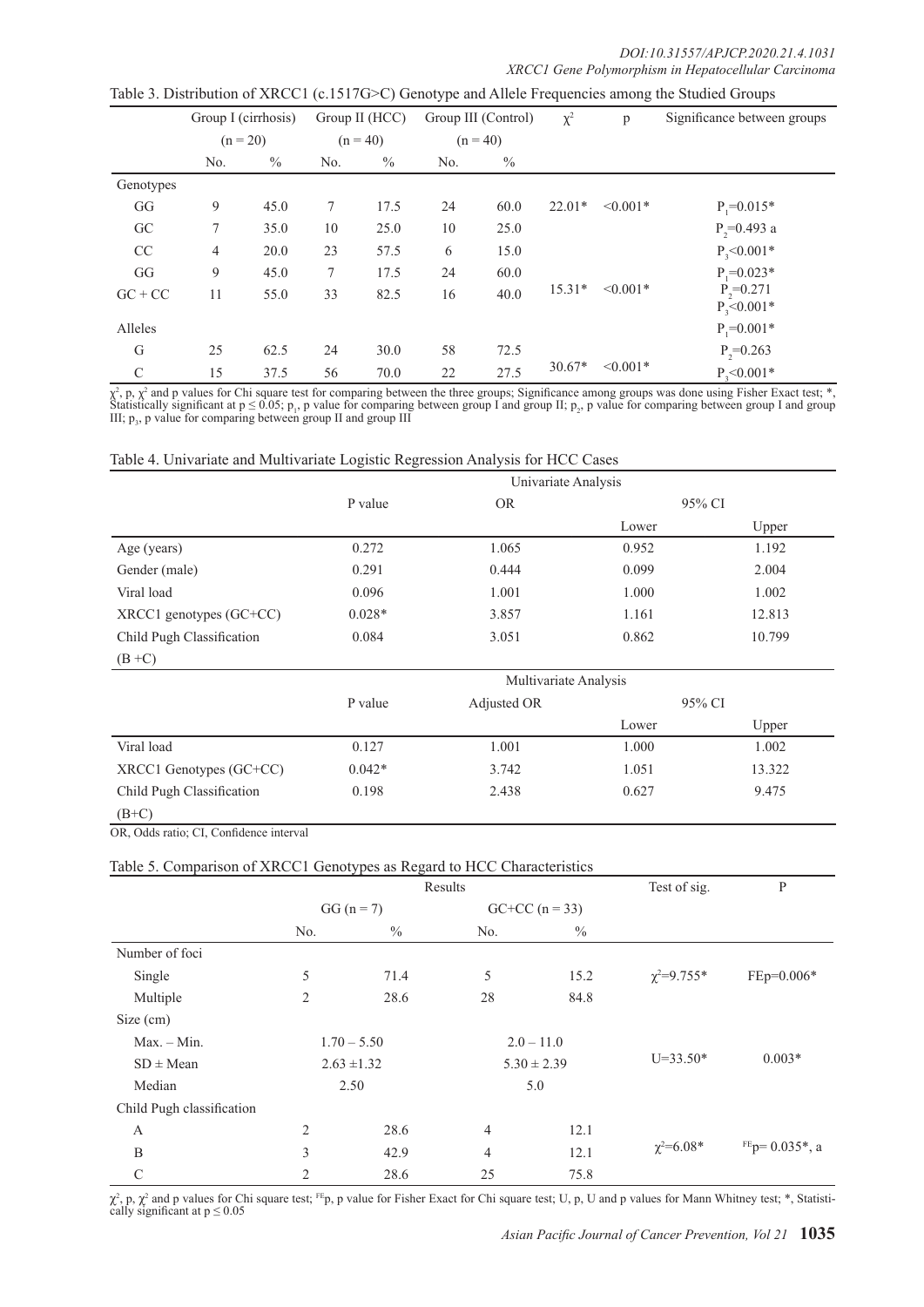#### *Mary Naguib et al*

lesions generated by ionizing radiation and strong alkylating agents, in addition to other DNA-damaging agents as viruses. *XRCC1* gene has been found to play a pivotal role in the base excision repair (BER) pathway. Mutations of *XRCC1* may increase the risk of cancer through impairing its interaction with other enzymatic proteins with consequent impairment of DNA repair activity (Basso et al., 2007; Tudek, 2007).

Previous studies showed significant association between HCC and different SNPs in *XRCC1* gene. Xia et al., (2014) noted that the genotypes and alleles distribution of *XRCC1* variants c.910A>G and c.1686C>G were statistically associated with the risk of HCC. Liu et al., (2014) reported that c.1804C>A genetic polymorphism of *XRCC1* may influence the risk of HCC (Liu et al., 2014). Kiran et al., (2009) found that Arg194Trp and Arg280His genotypes showed an increased risk of HCC which was further enhanced when Arg280His genotype was found in association with Arg194Trp and Arg399Gln. Also, Qi et al., in (2014) and Bazgir et al in (2018) noted that *XRCC1 Arg399Gln* polymorphism was associated with an increased risk of HCC. However, Liu et al., (2011) in their meta- analysis found no association between *Arg399Gln*  polymorphism of *XRCC1* and the risk of HCC. Thus these results remain to be elucidated.

Previously c.1517G>C genetic variant of the *XRCC1* gene also was reported to be significantly associated with pancreatic cancer in a study conducted by Zhao et al., (2014) They noted that The CC genotype was significantly associated with an increased risk of pancreatic cancer. They reported that C allele may contribute to development of pancreatic cancer.

Our study aimed to investigate the association between *XRCC1 (c.1517G>C)* polymorphism and the risk of HCC in Egyptian patients who are chronically infected with HCV. This genetic variant represents a non-synonymous G to C mutation in exon 14 of the *XRCC1* gene, resulting in glycine (Gly) to alanine (Ala) amino acid replace-ment (p.Gly506Ala) (Zhao et al., 2014).

We found statistically higher frequency of XRCC1 (CC, GC) genotypes in patients with HCC (82.5%) in comparison to cirrhotic HCV patients (55%) as well as control group (40%) with higher percentage of C allele (70%) in HCC group. The multivariate analysis revealed that the presence of *c.1517G>C SNP* of *XRCC1* gene was an independent risk factor for the development of HCC in chronic HCV patients with 3.7 fold increased risk of HCC development. Furthermore, patients with CC, GC genotypes had significantly higher number and larger size of tumour foci and advanced Child Pugh grades.

This was in agreement with Bi et al., (2013) who studied c.1517G>C and c.1254C>T polymorphisms in XRCC1 gene among HCC Chinese Han population. They found that there was statistically significant association between XRCC1 (CC, GC) genotypes and the risk of HCC. As in HCC group CC, GC and GG genotypes represented 15.21%, 47% and 37.79% respectively, with CC/GC genotypes versus GG genotype OR 1.63 increased risk of HCC;  $p < 0.001$ . They reported that the C-allele of c.1517G>C genetic variants may influence

the susceptibility to HCC ( $p$ < 0.001). They also noted significant association between c.1254C>T polymorphism and HCC risk.

However, there was no statistical significance between c.1517G>C CC homozygous genotype vs. GC and GG in HCC patients group regarding number of foci, focal size lesion or Child Pugh classification.

In conclusion, *XRCC1 (c.1517G>C)* polymorphism could be associated with increased risk of HCV- related HCC development in Egyptian population but the definite association between them needs to be validated in other large multicentre cohort studies.

#### *Compliance with Ethical Standards Conflict of Interest*

Author Mary Naguib declares that she has no conflict of interest. Author Mohamed M Helwa declares that he has no conflict of interest. Author Mohammed M Soliman declares that he has no conflict of interest. Author Mohamed Abdel-Samiee declares that he has no conflict of interest. Ashraf M Eljaky declares that he has no conflict of interest. Author Osama Hammam declares that he has no conflict of interest. Author Hassan Zaghla declares that he has no conflict of interest and Author Eman Abdelsameea declares that she has no conflict of interest.

### *Research involving human participants and/or animals Ethical approval*

All procedures performed in our study were in accordance with the ethical standards of the institutional and/or national research committee and with the 1964 Helsinki declaration and its later amendments or comparable ethical standards.

#### *Informed consent*

An informed consent was obtained from all individual participants included in the study.

#### *Ethical approval*

All procedures performed in our study were in accordance with the ethical standards of the institutional and/or national research committee and with the 1964 Helsinki declaration and its later amendments or comparable ethical standards.

#### *Informed consent*

An informed consent was obtained from all individual participants included in the study.

#### **References**

- Abbotts R, Thompson N and Madhusudan S (2014). DNA repair in cancer: emerging targets for personalized therapy. *Cancer Manag Res*, **6**, 77-92.
- Basso D, Navaglia F, Fogar P, et al (2007). DNA repair pathways and mitochondrial DNA mutations in gastrointestinal carcinogenesis. *Clin Chim Acta*, **381**, 50–5.
- Bazgir A, Agha Gholizadeh M, Khosravi A,Mansour Samaei N (2017). The X-ray repair cross-complementing group 1 Arg399Gln genetic polymorphism and risk of hepatocellular carcinoma in an Iranian population, (2018). *Middle East J Dig Dis,* **10**, 40-4.